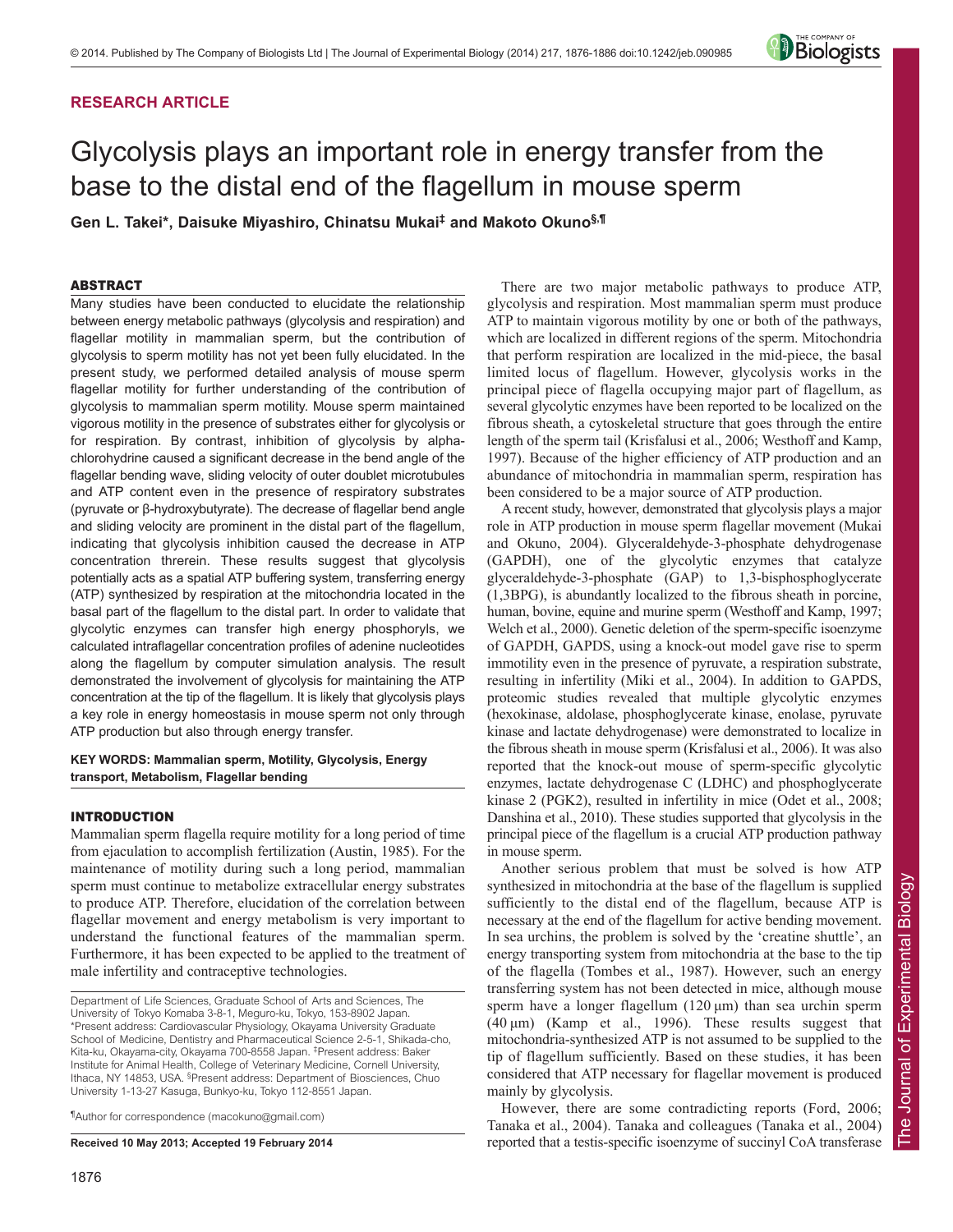|                 | <b>List of abbreviations</b>                                                          |
|-----------------|---------------------------------------------------------------------------------------|
| $1,3-BPG$       | 1,3-bisphosphoglycerate                                                               |
| 3PG             | 3-phosphoglycerate                                                                    |
| ACH             | $\alpha$ -chlorohydrin                                                                |
| ADP             | adenosine diphosphate                                                                 |
| AK              | adenylate kinase                                                                      |
| AMP             | adenosine monophosphate                                                               |
| <b>ANP</b>      | adenine nucleotide phosphate                                                          |
| <b>ATP</b>      | adenosine triphosphate                                                                |
| <b>BHB</b>      | <b>ß-hydroxybutyrate</b>                                                              |
| <b>CE-TOFMS</b> | capillary electrophoresis electrospray ionization time-of-flight<br>mass spectrometry |
| DOG             | 2-deoxy-D-glucose                                                                     |
| GAP             | glyceraldehyde-3-phosphate                                                            |
| <b>GAPDH</b>    | glyceraldehyde-3-phosphate dehydrogenase                                              |
| <b>GAPDS</b>    | glyceraldehyde-3-phosphate dehydrogenase, spermatogenic                               |
| Glc             | glucose                                                                               |
| <b>HPLC</b>     | high performance liquid chromatography                                                |
| $P$ GK          | phosphoglycerate kinase                                                               |
| $P_i$           | inorganic phosphate                                                                   |
| Pyr             | pyruvate                                                                              |

(SCOT-t) is expressed in mouse sperm. SCOT-t is necessary to metabolize D-β-hydroxybutyrate (BHB), a substrate of respiration. When BHB was supplemented to the sperm suspension instead of glucose, the percentage of sperm motility was not affected by  $\alpha$ chlorohydrin (ACH), a potent inhibitor of GAPDH. Moreover, it was reported that intracellular ATP concentration was not decreased by ACH in the absence of glucose (Ford and Harrison, 1985; Ford and Harrison, 1986). These results support that respiration is enough to supply ATP for sperm motility.

As mentioned above, there are some contradictory results about the relationship between metabolic pathways and sperm motility. These studies were focused on which metabolic pathway (glycolysis or respiration) was important and dominant for sperm motility, and did not address the possibility that these two metabolic pathways may contribute to the flagellar movement differently. To investigate this possibility, a more detailed analysis of flagellar movement seems to be necessary.

In previous studies, flagellar movement was assessed by the percentage of motile sperm or the beat frequency of flagellum. However, these parameters were insufficient to evaluate the 'magnitude' of flagellar bending, an important parameter for evaluating the amount of microtubule sliding. Flagellar bending motion is produced through sliding of the pairs of doublet microtubules by forces produced by dynein arms that hydrolyze ATP. Therefore, microtubule sliding velocity, resulting from the rate of ATP hydrolysis, is directly related to ATP concentration, which is the result of consumption and production. In order to assess the contribution of ATP production pathways to flagellar movement, sliding velocity was calculated as a product of beat frequency and bend angle. It was reported that sliding velocity correlates with ATP concentration (Yano and Miki-Noumura, 1980; Si and Okuno, 1995). Therefore, a change of sliding velocity could be assumed to directly reflect the change of ATP concentrations. Furthermore, the local bending along the flagellum is tightly coupled to the local sliding velocity because the beat frequency of the flagellum is constant throughout the entire length of the flagellum (Okuno and Hiramoto, 1976), and thus leads to an evaluation of local concentrations of ATP therein.

In the present study, the correlation between metabolic pathways, especially glycolysis, and flagellar movement was re-evaluated by detailed motility analysis (measurement of beat frequency, bend angle, sliding velocity and local bending). Our results suggest that glycolysis functions not only as an ATP production system, but also as an energy transferring system through spatial buffering of ATP.

# RESULTS

# Change of motility depends on metabolic substrate

First, differences of motility induced by substrates (glucose, pyruvate and BHB) were evaluated by detailed analysis of flagellar movement using various parameters (beat frequency, bend angle and sliding velocity of microtubules). Results are summarized in Table 1. Mouse sperm commonly exhibited high motility (<10 Hz beat frequency, <30 rad s<sup>-1</sup> sliding velocity) at 10 mmol  $l^{-1}$  of each substrate, and very few differences in motility parameters (beat frequency, bend angle, percentage of motility, sliding velocity and waveform of flagella) were observed among the substrates.

# Effect of glycolysis inhibition on flagellar movement

Sperm maintained vigorous motility for more than 60 min in the presence of glucose, pyruvate or BHB (Table 1). This result indicates that mouse sperm can produce sufficient ATP to sustain motility by either glycolysis or respiration alone. We then observed the effect of glycolysis inhibition on sperm motility to clarify the contribution of glycolysis on sperm motility. Fig. 1 shows changes in beat frequency, bend angle and sliding velocity with time in the presence or absence of α-chlorohydrin (ACH). When glycolysis was inhibited by ACH in the presence of glucose, mouse sperm stopped swimming by 60 min (Fig. 1). In contrast, the beat frequency of sperm was not affected by ACH for at least 60 min, when substrate for respiration, i.e. BHB or pyruvate, was added to the test solution (Fig. 1A) instead of glucose. However, the bend angle of flagella was significantly inhibited by ACH at 30 and 60 min after activation even in the presence of BHB or pyruvate (Fig. 1B). As a result, sliding velocity was significantly reduced by ACH to less than 30 rad s<sup>−1</sup> at 30 and 60 min after activation (Fig. 1C). Similar results were obtained when glycolysis was inhibited by 2-deoxy-D-glucose (DOG), an analog of glucose that inhibits hexokinase (Hiipakka and

## **Table 1. Differences in beat frequency, bend angle, sliding velocity and waveform of sperm flagella depend on energy substrate**

| Parameter                        | Glucose $(n=16)$ | Pyruvate $(n=9)$ | $\beta$ -hydroxy butyrate (n=17) |
|----------------------------------|------------------|------------------|----------------------------------|
| Beat frequency (Hz)              | $16.3 \pm 0.70$  | 14.6±0.72        | $16.9 \pm 1.13$                  |
| Bend angle (rad)                 | $2.55 \pm 0.12$  | $2.62 \pm 0.07$  | $2.63 \pm 0.16$                  |
| Sliding velocity (rad $s^{-1}$ ) | $41.0 \pm 1.91$  | $38.1 \pm 1.60$  | $42.6 \pm 2.26$                  |
| Motility (%)                     | 55.8±4.60        | 58.8±2.43        | $56.3 \pm 3.92$                  |
| Waveform                         |                  |                  |                                  |

Data are means ± s.e.m. No significant difference in motility parameters was recognized. The concentration of substrates was 10 mmol l<sup>-1</sup>.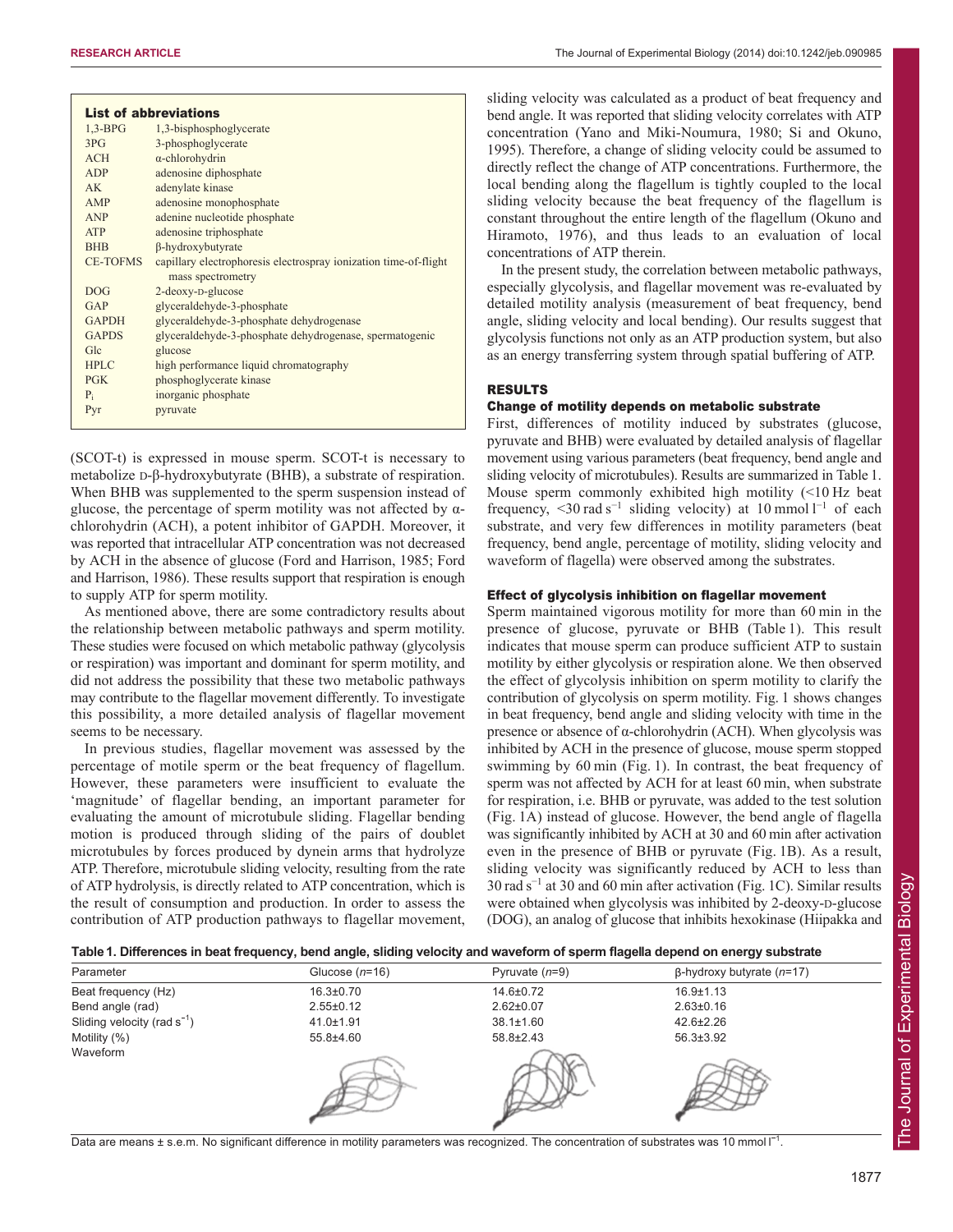

**Fig. 1. Effect of α-chlorohydrin (ACH) on sperm flagellar motility in the presence of various substrates.** Sperm was diluted into media containing substrates only or substrates and inhibitor. Then, change in beat frequency (A), bend angle (B) and shear angle (C) was plotted against time course. Both the shear angle and the bend angle are represented as the averaged absolute values obtained from both the principal and reverse bend. Beat frequency was not significantly reduced by ACH when pyruvate or β-hydroxy butyrate (BHB) was present in the media. By contrast, bend angles and shear angles were significantly reduced by ACH even when pyruvate or BHB was present in the media. Concentrations of substrates and inhibitor were 10 mmol l −1 . Error bars represent s.e.m. (*N*>9). Asterisks indicate a significant difference from control sperm (\**P*<0.05, \*\**P*<0.01). Glc, glucose; Pyr, pyruvate.

Hammerstedt, 1978; Hyne and Edwards, 1985) (data not shown). Because sliding velocity was known to correlate with ATP concentration (Yano and Miki-Noumura, 1980; Si and Okuno, 1995), these results indicated a decrease in intracellular ATP by ACH even in the presence of respiratory substrates.

## Effect of glycolysis inhibition on local bending of flagellum

Glycolysis-inhibited sperm showed unchanged beat frequency and significantly reduced bend angle in the presence of respiratory

substrates. To further characterize the decrease in bend angle, local bending along the flagellum was investigated in every 10 μm by measuring the shear angle.

In the presence of respiratory substrates and absence of ACH, local shear angle in the flagellum increased as the bending wave propagated to the distal end, except for a 'singular point' at 70 μm, where tangent line and reference line synchronously keep rather parallel (BHB or pyruvate; Fig. 2A,B). In contrast, sperm whose glycolysis was inhibited by ACH did not show such an increase along the flagellar axis in the shear angle. The shear angle of the flagellum was almost unchanged from the basal region to the distal end of the flagellum (Fig. 2A,B). Similar results were obtained with DOG. These results indicate that inhibition of glycolysis abolished the increase in the shear angle toward the distal end of the flagellum.

Data shown in Fig. 2A,B were re-plotted as the ratio of local bending by dividing shear angle in glycolysis-inhibited sperm by that in the control sperm (Fig. 2C,D). The ratio of local bending of glycolysis-inhibited sperm was high at the basal region of the flagellum (approximately 0.7), suggesting that the inhibition was low, but was considerably reduced at the tip of the flagellum (approximately 0.5).

In addition to the evaluation of local bending by the shear angle, local bending was evaluated by the bend angle in order to eliminate the 'singular point' observed in Fig. 2A,B (Fig. 3). Similar to the result of shear angle (Fig. 2A,B), sperm showed a gradual increase in bending as the wave propagated when glycolysis was not inhibited by ACH (filled symbols). By contrast, glycolysis-inhibited sperm (open symbols) did not show as a large an increase as those without ACH, consistent with the results of the shear angles (Fig. 2A,B). These results indicate that reduction of bending is prominent in the distal region of the flagellum.

## Effect of glycolysis inhibition on the content of adenine nucleotide phosphate in sperm

Glycolysis-inhibited sperm showed decreased bend angles and sliding velocities despite the presence of respiratory substrates, suggesting a decrease in ATP concentration. In order to examine whether intracellular ATP was decreased, adenine nucleotide phosphate (ANP, including ATP, ADP and AMP) content was directly measured by reversed-phase high performance liquid chromatography (HPLC) in mouse sperm 30 min after activation. Fig. 4 shows the change in ANP content by the inhibition of glycolysis.

When glucose was added to the media as a metabolic substrate, a higher content of ATP (approximately  $0.4$  nmol  $10^{-6}$  sperm) and lower contents of ADP and AMP (approximately 0.16 and  $0.07$  nmol  $10^{-6}$  sperm, respectively) were measured than in sperm incubated in the absence of substrates. Similarly, high contents of ATP and low contents of ADP and AMP were observed in the presence of respiratory substrates (Pyr and BHB). There was no significant difference between them. ACH treatment, however, caused a drastic decrease in ATP content (*P*<0.01) and increase in AMP content ( $P<0.01$ ) in the presence of glucose. ACH treatment also caused a decrease in ATP content and increase in ADP and AMP content in the presence of pyruvate and BHB. These results suggest that inhibition of glycolysis by ACH causes metabolic perturbation even in the presence of respiratory substrates.

#### Metabolome analysis

In order to determine the intracellular state of metabolic intermediates, metabolomic analysis by capillary electrophoresis electrospray ionization time-of-flight mass spectrometry (CE-TOFMS) was conducted (Table 2). Intracellular ATP content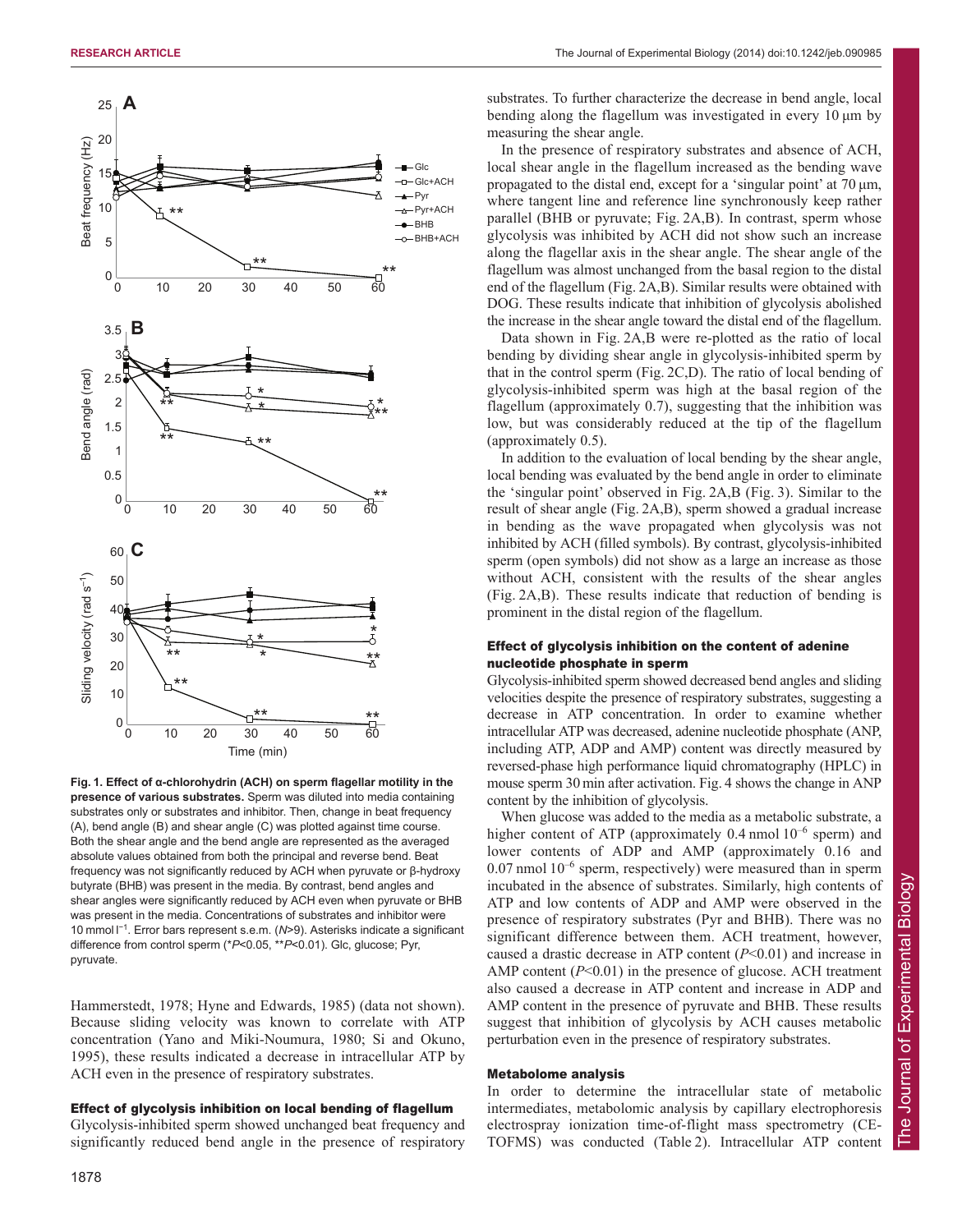

**Fig. 2. Changes of local bending along the glycolysis-inhibited sperm flagella.** Sperm were diluted into media containing respiration substrates (A: BHB; B: Pyr) and glycolysis inhibitor [ACH or 2-deoxy-p-glucose (DOG)], then allowed to swim in the media for 1 h in a CO<sub>2</sub> incubator (37°C, 5% CO<sub>2</sub>, 95% air). After incubation, local shear angle was measured with the computer software Bohboh. Changes of shear angle are plotted at indicated distance from the head (A,B). Data shown in A and B were expressed as the ratio of the shear angle in the control to that in the glycolysis-inhibited sperm (C,D). Bending decreases in the distal part of flagellum. The concentration of each substrate and inhibitor was 10 mmol I<sup>-1</sup>. Error bars represent s.e.m. N=5. Asterisks indicate a significant difference from control sperm (\**P*<0.05, \*\**P*<0.01).

determined by metabolomic analysis was  $0.368$  nmol  $10^{-6}$  sperm. This value was approximately the same as that determined by HPLC (Fig. 4), indicating the accuracy of metabolomic analysis. Calculated concentrations of total intracellular ANP and total PGK substrates (total 3PG and 1,3BPG) were 11.6 and  $0.155$  mmol  $1^{-1}$ , respectively (Table 2). The cytosolic volume used to calculate the intracellular concentration of each parameter was 53.5 fl (Yeung et al., 2002). The values used for the following computer simulation are shown in Table 2.

#### Computer simulation

As described above, glycolysis inhibition caused a decrease in the sliding velocity at the distal part of the flagellum, indicating the deficiency of ATP therein in spite of the presence of respiratory substrates. These results suggest that ATP synthesized by mitochondria at the base (mid piece) could not be supplied to the distal part of the flagellum sufficiently when glycolysis is inhibited. This phenomenon raised the possibility that glycolysis functions as a spatial buffering of ATP along mouse sperm flagellum, transferring the 'energy wave' from the mid piece to the distal end.

In previous studies, it was reported that glycolytic enzymes, particularly phosphoglycerate kinase (PGK), have the potential to transfer energy in muscle cells through buffering of ATP (Dzeja et al., 2004; Dzeja and Terzic, 2003). To assess the possibility that glycolysis has the potential to transport energy to the distal end of the flagellum in mouse sperm, the concentrations of high energy phosphoryls (ATP and ADP) along the flagellum were calculated by simulating the intraflagellar diffusion of high energy phosphoryls *in*

*silico*. The algorithms of the simulation were based on the simulation model by Tombes et al. that verified the energy transfer potential of creatine kinase in sea urchin sperm (Tombes et al., 1987). The diffusing length of the flagellum was set to 100 μm although murine sperm has a 120 μm flagellum, because the mid piece, a mitochondria-rich region, is as long as 20 μm. Fig. 5 illustrates the results of calculations of ATP, ADP and ATPase activity profiles along the flagellum.

It was reported that adenylate kinase (AK) also participates in energy transfer (Dzeja and Terzic, 2003). Because AK is abundantly present throughout the mouse sperm flagella (Cao et al., 2006), the reaction of AK was also considered in the equation. The parameters of AK used in the simulation were obtained from data on rabbit muscle AK (Noda, 1973). When the reaction by AK is included and glycolysis (PGK) is excluded in the simulation, ATP at the tip of the flagellum decreased from 11.4 mmol  $l^{-1}$  (basal concentration) to 5.45 mmol  $1^{-1}$ , whereas ADP at the tip increased from 0.2 mmol  $1^{-1}$ (basal concentration) to 3.71 mmol  $l^{-1}$  (data not shown). The ratio of the total amount of intraflagellar ATP to the total ADP calculated by computer simulation was approximately 5:2 under this condition where only AK operates in ATP transfer. This ratio was quite different from the ratio of the total intracellular ATP to total intracellular ADP of glycolysis-inhibited sperm determined by HPLC analysis, which was approximately 5:4 (Fig. 4). When both AK rate and PGK rate were reduced to zero (in other words, when ATP at the distal region was assumed to be supplied only by simple diffusion from the mid piece without ATP buffering), the ratio of the total intraflagellar ATP to the total intraflagellar ADP was calculated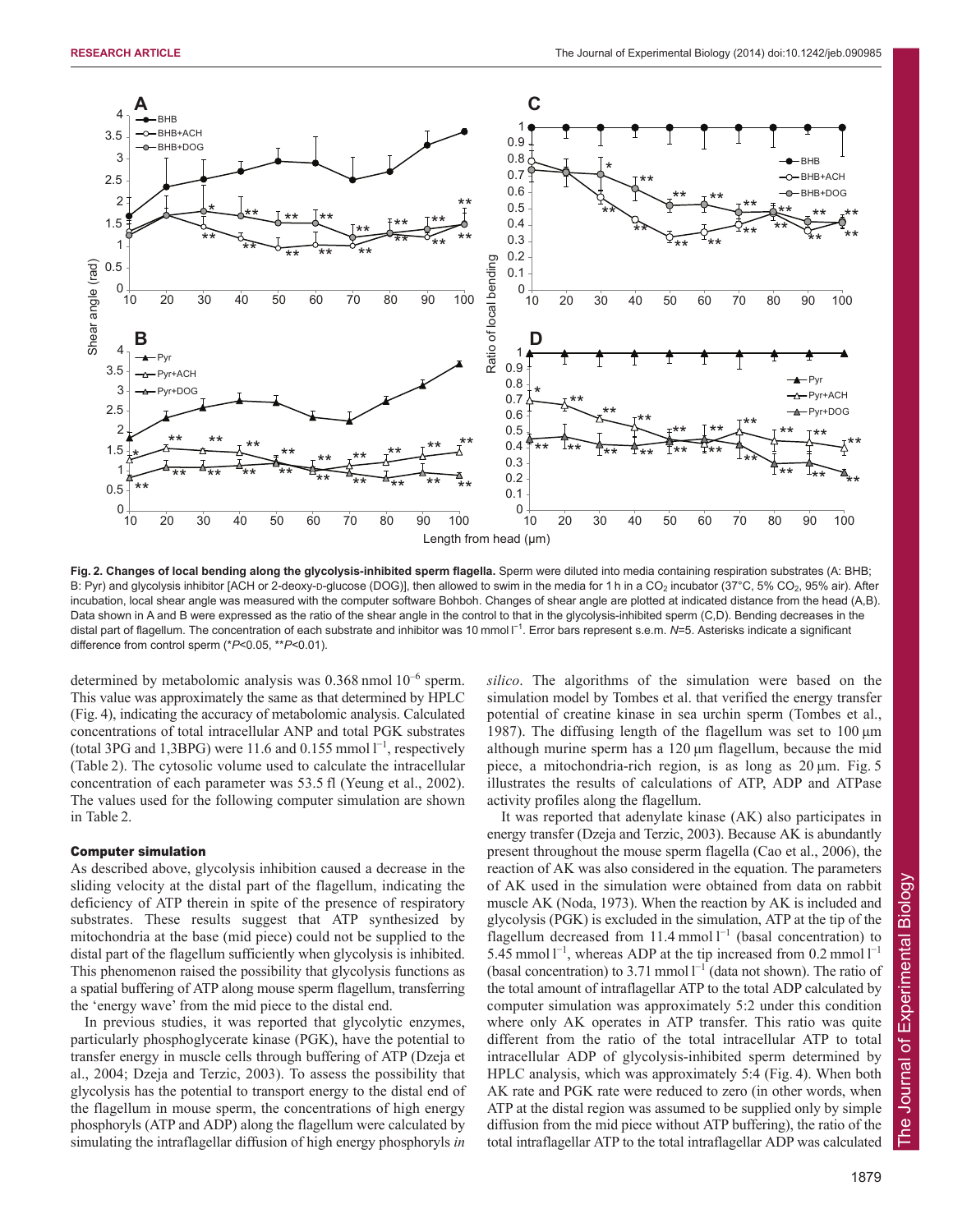

**Fig. 3. Scattergram of typical changes of local bend angle with the length of flagella.** Sperm were diluted into media containing respiration substrates and glycolysis inhibitor (ACH), then allowed to swim in the media for 1 h in a  $CO_2$  incubator (37°C, 5%  $CO_2$ , 95% air). After incubation, local bend angle was determined for flagella of sperm attached to the glass surface by the head. Measurement was performed as described in the Materials and methods. ACH-treated sperm (open symbols) showed reduced bend angles compared with non-treated controls (filled symbols). The concentrations of each substrate and inhibitor were 10 mmol  $I^{-1}$ .

to be approximately 5:4, similar to the ratio determined by HPLC in glycolysis-inhibited sperm (Fig. 5, red lines). These results suggest that AK activity may be so low that we can neglect its involvement in the energy transferring system in mouse sperm under physiological conditions despite the presence of AK (Cao et al., 2006). Therefore, in the following calculations, ANP profiles along the flagellum were made without AK activity (Fig. 5).

When PGK activity was reduced to zero, a drastic decrease was observed in ATP concentration, from  $11.4$  mmol  $l^{-1}$  (basal concentration) to 4.32 mmol  $1^{-1}$ , as well as an increase in ADP concentration, from  $0.2 \text{ mmol } 1^{-1}$  (basal concentration) to 7.13 mmol  $l^{-1}$ , at the tip of flagellum. The resultant activity of dynein ATPase at the tip of the flagellum attenuated from 0.133 mmol  $l^{-1}$  s<sup>-1</sup> (basal value, this value is constant among

**Table 2. Parameters used for computations of Pi transport in flagella**

| Parameters                                                                                                          | Value                                    | Reference                                                     |
|---------------------------------------------------------------------------------------------------------------------|------------------------------------------|---------------------------------------------------------------|
| Flagellar length                                                                                                    | $100 \mu m$                              | See Results                                                   |
| Diffusion coefficient for ANP                                                                                       | $60 \mu m^2 s^{-1}$                      | Takao and Kamimura, 2008                                      |
| Diffusion coefficient for 3PG and 1,3BPG                                                                            | 104 $\mu$ m <sup>2</sup> s <sup>-1</sup> | Takao and Kamimura, 2008                                      |
| PGK substrates concentration (total 3PG and 1,3BPG)                                                                 | 0.155 mmol $I^{-1}$                      | Determined by metabolomic analysis                            |
| Total adenine nucleotide                                                                                            | 11.6 mmol $I^{-1}$                       | Determined by metabolomic analysis                            |
| $Q_{1F}$                                                                                                            | 0.134 mmol $I^{-1}$ s <sup>-1</sup>      | Odet et al., 2011                                             |
| $K_1(K_m)$ of ATPase from ATP, from ATP concentration for half-maximal<br>beat frequency of demembranated flagella) | $0.14$ mmol $I^{-1}$                     | S. Ishijima (Tokyo Institute of Technology), personal<br>data |
| $K_i$ (for inhibition of flagellar beat frequency by ADP)                                                           | $0.28$ mmol $1^{-1}$                     | Okuno and Brokaw, 1979                                        |
| $K_{\rm mp}$ (PGK2 $K_{\rm m}$ value for 3PG)                                                                       | 1.55 mmol $I^{-1}$                       | Pegoraro and Lee, 1978; Krietsch and Bücher, 1970             |
| $K_{mT}$ (PGK2 $K_m$ value for ATP)                                                                                 | $0.32$ mmol $I^{-1}$                     | Pegoraro and Lee, 1978; Krietsch and Bücher, 1970             |
| $K_{\text{mB}}$ (PGK2 $K_{\text{m}}$ value for 1,3BPG)                                                              | 0.0022 mmol $I^{-1}$                     | Pegoraro and Lee, 1978; Krietsch and Bücher, 1970             |
| $K_{\text{mD}}$ (PGK2 $K_{\text{m}}$ value for ADP)                                                                 | $0.16$ mmol $I^{-1}$                     | Pegoraro and Lee, 1978; Krietsch and Bücher, 1970             |
| $Q_{2R}/Q_{2F}$ (ratio of reverse to forward PGK2)                                                                  | 2.71                                     | Pegoraro and Lee, 1978; Krietsch and Bücher, 1970             |
| $K_A$ (myokinase $K_m$ value for ATP)                                                                               | $0.3$ mmol $I^{-1}$                      | Noda, 1973                                                    |
| $K_{N}$ (myokinase $K_{m}$ value for ADP)                                                                           | $0.3$ mmol $I^{-1}$                      | Noda, 1973                                                    |
| $K_{\text{M}}$ (myokinase $K_{\text{m}}$ value for AMP)                                                             | $0.3$ mmol $I^{-1}$                      | Noda, 1973                                                    |
| $Q_{3R}/Q_{3F}$ (ratio of reverse to forward adenylate kinase)                                                      | 1.0                                      | Noda, 1973                                                    |
| Cytosolic volume                                                                                                    | 53.5f1                                   | Yeung et al., 2002                                            |

*K*m, Michaelis constant.



**Fig. 4. Effect of glycolytic inhibitor on the content of adenine nucleotide phosphate (ANP) in sperm.** Content of ANPs were measured by reversedphase HPLC 30 min after activation. Decrease in the ATP content and increase in the ADP and AMP contents by ACH were observed even in the presence of respiratory substrates. The concentration of each substrate and inhibitor was 10 mmol  $I^{-1}$ . Data are means  $\pm$  s.e.m. of 15 mice. Asterisks indicate a significant difference from control sperm (\**P*<0.05, \*\**P*<0.01).

calculations) to 0.0738 mmol  $l^{-1}$  s<sup>-1</sup>. ATPase activity was calculated using Eqn 2 (see Materials and methods). This means that the ATPase rate at the tip of the flagellum decreased to approximately 55% of the basal value.

When the PGK reaction was included in the equation, a slight increase in ATP concentration from 4.32 to 4.5 mmol  $l^{-1}$  and a decrease in ADP concentration from 7.13 to 7.0 mmol  $l^{-1}$  were observed in the presence of  $0.155$  mmol  $l^{-1}$  PGK substrates (total 3PG and 1,3BPG). The resultant ATPase activity at the tip was 0.0754 mmol  $l^{-1}$  s<sup>-1</sup>, which is almost the same as that calculated without PGK activity. However, the ATPase activity at the tip of the flagellum increased up to 0.0895, 0.104 and 0.131 mmol  $1^{-1}$  s<sup>-1</sup> when the concentration of the PGK substrates increased to 1.55, 3.1 and  $6.2$  mmol  $1^{-1}$ , respectively (Fig. 5C). These results indicate that PGK has a capacity to transfer high energy phosphoryls through spatial buffering of ATP when sufficient glycolytic intermediates are available.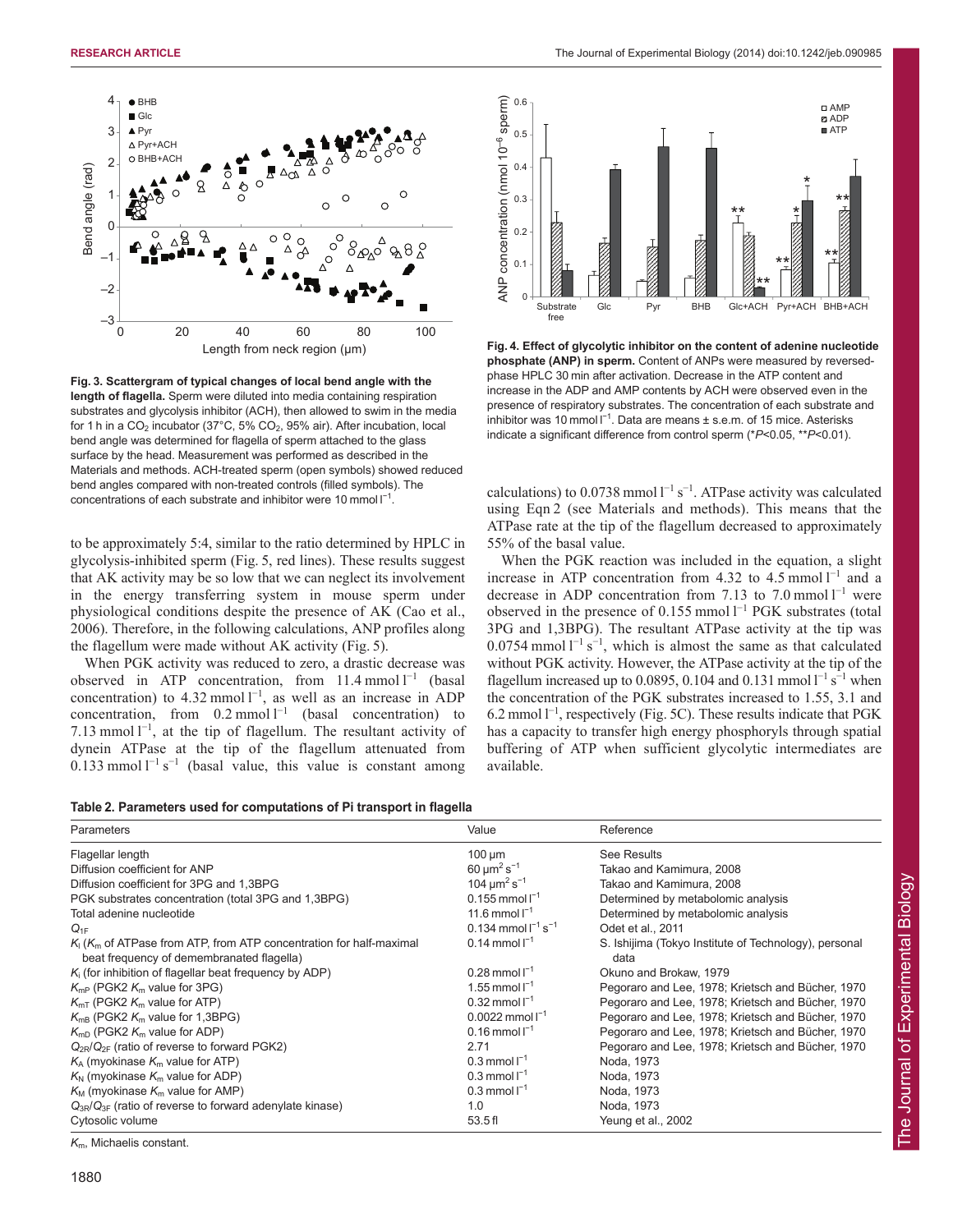

**Fig. 5. Simulation of high energy phosphoryls diffusion along the flagellum.** Calculated concentration profiles of ATP (A) and ADP (B), and calculated profiles of ATPase activity (C) without adenylate kinase activity using the parameters given in Table 2 and the equation indicated by Tombes et al. (Tombes et al., 1987).

## **DISCUSSION**

Mammalian sperm must metabolize extracellular energy substrates to produce ATP for a long period to accomplish fertilization. Recently, many investigators reported about the relationship between metabolic pathway and flagellar motility in mouse sperm (Mukai and Okuno, 2004; Miki et al., 2004; Ford, 2006; Tanaka et al., 2004), but none of them focused on the different contributions of metabolic pathways to the flagellar movement. In the present study, we performed detailed analysis of mouse sperm flagellar movement using various parameters to estimate the difference in contribution of metabolic pathways to mouse sperm motility, and revealed that glycolysis has an important role in energy transfer in mouse sperm flagella.

As reported previously (Mukai and Okuno, 2004; Miki et al., 2004; Tanaka et al., 2004), mouse sperm maintained vigorous motility for more than 60 min in the presence of energy substrates (glucose, pyruvate, BHB). There was no difference in motility parameters (beat frequency, bend angle, percentage of motility and sliding velocity) by substrates (Table 1). Because glucose is metabolized by glycolysis alone when sufficient glucose is available (Odet et al., 2011), these results indicate that mouse sperm are able to produce and supply an amount of ATP sufficient for maintaining motility by both glycolysis and respiration.

In contrast, ACH, which inhibits GAPDH through oxidation in cytoplasm (Mohri et al., 1975; Brown-Woodman et al., 1978; Stevenson and Jones, 1985), caused a significant decrease in the bend angle and sliding velocity even in the presence of respiratory substrates such as pyruvate or BHB (Fig. 1). Furthermore, measurements of local bending revealed flagellar bending was severely inhibited by ACH and DOG especially at the distal region of flagellum (Figs 2, 3). These results are inconsistent with a previous study (Tanaka et al., 2004). Detailed analysis of flagellar movement of the present study allowed us to evaluate motility change, which had been overlooked in the assessments of the percentage of motile sperm in the study of Tanaka et al. (Tanaka et al., 2004).

If the beat frequency is assumed to be constant throughout the flagellum as Okuno and Hiramoto (Okuno and Hiramoto, 1976) suggested, a decrease in local bending at the distal part of the flagellum indicates a decrease in sliding velocity of the doublet microtubule at that locus. Because the sliding velocity correlates with ATP concentration, the decreased bending suggests a decrease in ATP concentration at the distal part of the flagellum in glycolysisinhibited sperm. By contrast, it is likely that the ATP level at the basal region of glycolysis-inhibited sperm is unchanged or almost saturated as beat frequency and local bending of the basal region were unaffected by ACH. This motility character resembles sea urchin sperm flagella in which the activity of creatine kinase is inhibited. In this case, creatine phosphate and creatine kinase are indispensable for energy supply from mitochondria located at the basal region of the flagellum to the distal end (Tombes et al., 1987; Tombes and Shapiro, 1985). Moreover, Shingyoji and colleagues (Shingyoji et al., 1995) reported about the relationship among ATP concentration, beat frequency, bend angle and sliding velocity using a head vibrating technique in demembranated sea urchin sperm as follows. The heads of demembranated sea urchin sperm, suspended in a certain concentration of ATP, were held by suction at the tip of a micropipette and vibrated laterally with respect to the head axis. When sperm were vibrated at frequencies higher than the undriven beat frequency of flagella, the apparent time-averaged sliding velocity of axonemal microtubules remained constant, with a higher frequency being accompanied by a decrease in the bend angle (Shingyoji et al., 1995). This phenomenon corresponds with the present study: the proximal region of the flagellum is assumed to contain a high concentration of ATP in the presence of respiratory substrates because mitochondria are located at the proximal region of the flagellum (mid piece), resulting in high sliding velocity therein. Generated bends propagate with a constant beat frequency to the distal end of the flagellum. However, a decrease in ATP concentration at the distal end of the flagellum by glycolysis inhibition causes a decrease in sliding velocity at the distal end, as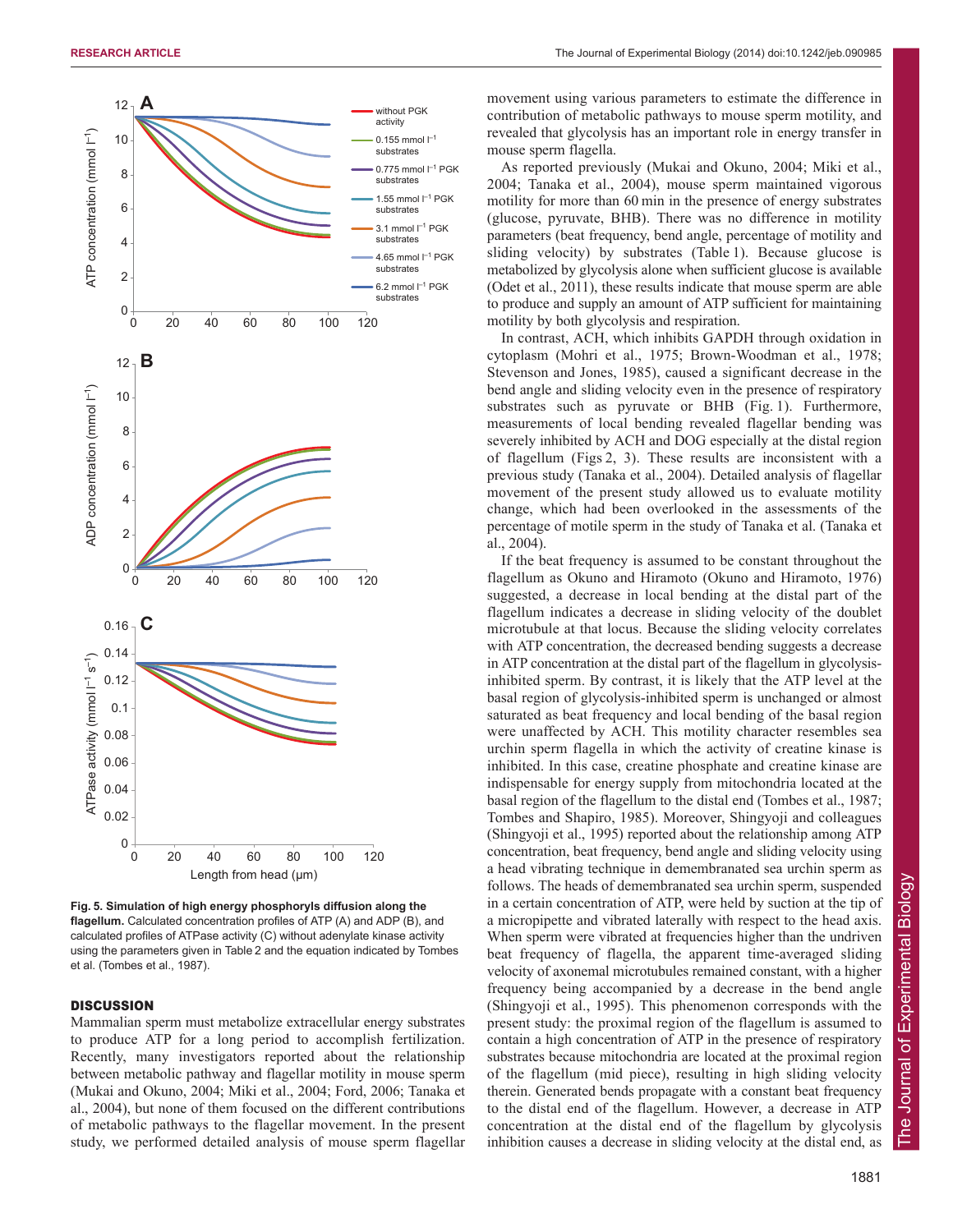a consequence of the decrease in bend angle. Taken together, glycolysis inhibition by ACH (or DOG) probably induced a decrease in ATP, especially at the distal part of the flagellum even in the presence of respiratory substrates.

However, sperm swimming in the medium supplied with respiration substrates without glycolysis inhibition showed local bending and sliding velocity comparable to those observed in sperm supplied with glucose throughout the flagellum. This result suggests that sufficient ATP was supplied to the distal end of the flagellum. Taken together, it is likely that glycolysis has an important role in the supply of ATP to the distal end of the flagellum.

Because the decrease in ATP concentration at the distal part of flagellum is assumed to result in the decrease in total ATP in the sperm, total ATP in sperm was measured directly by reversed-phase HPLC. As shown in Fig. 4, the total ATP content was apparently reduced by ACH in pyruvate- and BHB-supplied sperm. By contrast, the ADP and AMP content was increased after ACH treatment. Because several mmol  $I^{-1}$  of ADP inhibits dynein ATPase in a competitive manner (Okuno and Brokaw, 1979), the increase in ADP, together with the decrease in ATP concentration, may impair microtubule sliding velocity. Therefore, it is likely that the reduction in sliding velocity by inhibition of glycolysis may be induced by both the decrease in ATP and increase in ADP.

It was previously proposed that ATP produced in mitochondria at the base of the flagellum is supplied to the distal part of the flagellum by simple diffusion (Nevo and Rikmenspoel, 1970). Tombes and colleagues, however, reported that sea urchin sperm could not maintain normal motility and failed in accomplishing fertilization without creatine kinase, an enzyme that catalyzes the reaction that is indispensable for the energy-transporting system (Tombes and Shapiro, 1985; Tombes et al., 1987). Because mouse sperm have three times longer flagella (120 μm) than sea urchin sperm (40 μm), it is predicted that ATP produced in mitochondria at the basal region of the flagellum cannot be supplied sufficiently by simple diffusion. Nevertheless, creatine kinase was not detected in mouse sperm (Kamp et al., 1996). Furthermore, knock-out of ubiquitous mitochondrial creatine kinase in mouse did not impact sperm motility and fertility (Steeghs et al., 1995). As mouse sperm apparently can supply adequate ATP from the base to the tip of the flagellum (Figs 2, 3), another energy supplying system in mouse sperm is predicted.

In skeletal muscle, an energy transferring system by glycolytic enzymes through ATP spatial buffering, called the near-equilibrium enzymatic flux network, was proposed recently (Dzeja et al., 2004; Dzeja and Terzic, 2003). In this system, individual glycolytic enzymes work as an ATP spatial buffer, replenishing ATP at the distal part of the flagellum. Sequential buffering reactions by glycolytic enzymes apparently 'transfer' a wave of high energy phosphoryls from basal mitochondria to the distal part of the flagellum. Based on their theory, we would like to propose a hypothesis about a new function of glycolysis as an energy transferring system in mouse sperm flagella. A schematic model of energy transfer by glycolytic enzymes is illustrated in Fig. 6. In this model, sequential rapid equilibrating reactions catalyzed by phosphoglycerate kinase (PGK) and GAPDH work in concert as a spatial ATP buffer, which transfers the 'energy wave' from the ATP producing site (mitochondria at the mid-piece) to ATP consuming sites (dynein arms along the flagellum) in the flagellum. To realize this ATP spatial buffer, it is essential that enzymes involved in the reaction distribute throughout the flagellum. From this point of view, glycolytic enzymes are suitable for supplying ATP because glycolytic enzymes localize to the fibrous sheath as a complex,



**Fig. 6. Schematic model of energy transfer system by glycolysis.** A schematic model of the energy transporting system in sperm flagella by glycolysis is illustrated by modifying the energy transfer system proposed by Dzeja and Terzic (Dzeja and Terzic, 2003) for sperm flagella. 1,3BPG, 1,3 bisphosphoglycerate; 3PG, 3-phosphoglycerate; GAP, glyceraldehyde-3 phosphate; GAPDS, glyceraldehyde-3-phosphate dehydrogenase, spermatogenic; NAD, nicotinamide adenine dinucleotide (oxidized); NADH, nicotinamide adenine dinucleotide (reduced); PGK, phosphoglycerate kinase; Pi , inorganic phosphate.

which runs along the entire length of the sperm tail. In addition, it is assumed that reduction in the flagellar bending at the distal part of the flagellum caused by ACH is attributed to the accumulation of inorganic phosphate  $(P_i)$ , a product of ATP hydrolysis, because  $P_i$ acts as a competitive inhibitor, as demonstrated in demembranated sea urchin sperm motility, although the inhibition is not so strong (Okuno and Brokaw, 1979).

To validate the hypothesis that the glycolytic enzyme functions as an ATP spatial buffer, computer simulation of ANP diffusion along the flagellum was conducted based on the algorithms by Tombes et al. (Tombes et al., 1987). In this simulation, we adopted the reaction by PGK only because it is reported to be particularly important for transfer of high energy phosphoryls (Dzeja and Terzic, 2003). Although AK is abundantly present throughout the mouse sperm flagella (Cao et al., 2006), we ignored the reaction of AK because of the reasons described in the Results.

The ATPase activity at the distal end attenuated from 0.133 mmol  $l^{-1}$  s<sup>-1</sup> (basal value) to 0.0738 mmol  $l^{-1}$  s<sup>-1</sup> in the absence of the PGK reaction. Inclusion of the PGK activity did not significantly cause the recovery of ATPase activity at the tip of the flagellum  $(0.0754 \text{ mmol l}^{-1} \text{ s}^{-1})$  when the concentration of PGK substrates (total 3PG and 1,3BPG) was  $0.155$  mmol  $1^{-1}$ , a value determined by metabolomic analysis (Table 2). Increase in the concentration of PGK substrates  $(\sim 3.1 \text{ mmol l}^{-1})$ , however, caused a recovery of ATPase activity to  $0.104$  mmol  $1^{-1}$  s<sup>-1</sup>. Finally, ATPase activity at the tip did not decrease in the presence of PGK substrates as high as  $6.2 \text{ mmol } 1^{-1}$  (0.131 mmol  $1^{-1}$  s<sup>-1</sup>; Fig. 5). These results suggest that the PGK reaction potentially acts as an ATP spatial buffer, transferring energy in mouse sperm flagella when sufficient PGK substrates are available. In *Lactococcus lactis*, more than 10 mmol l<sup>-1</sup> of 3PG was observed by <sup>13</sup>C-NMR analysis (Neves et al., 2000). In addition, 3PG and 1,3BPG concentrations in mouse brain cells were calculated to be 18.4 and  $20.8 \text{ mmol } 1^{-1}$ , respectively, by computer simulation analysis (Oláh et al., 2008). In contrast to these reports, PGK substrate concentration determined by metabolomic analysis in the present experiment was much lower,  $0.155$  mmol  $l^{-1}$  (Table 2). Because 3PG and 1,3BPG are highly unstable compounds, it could be speculated that they have been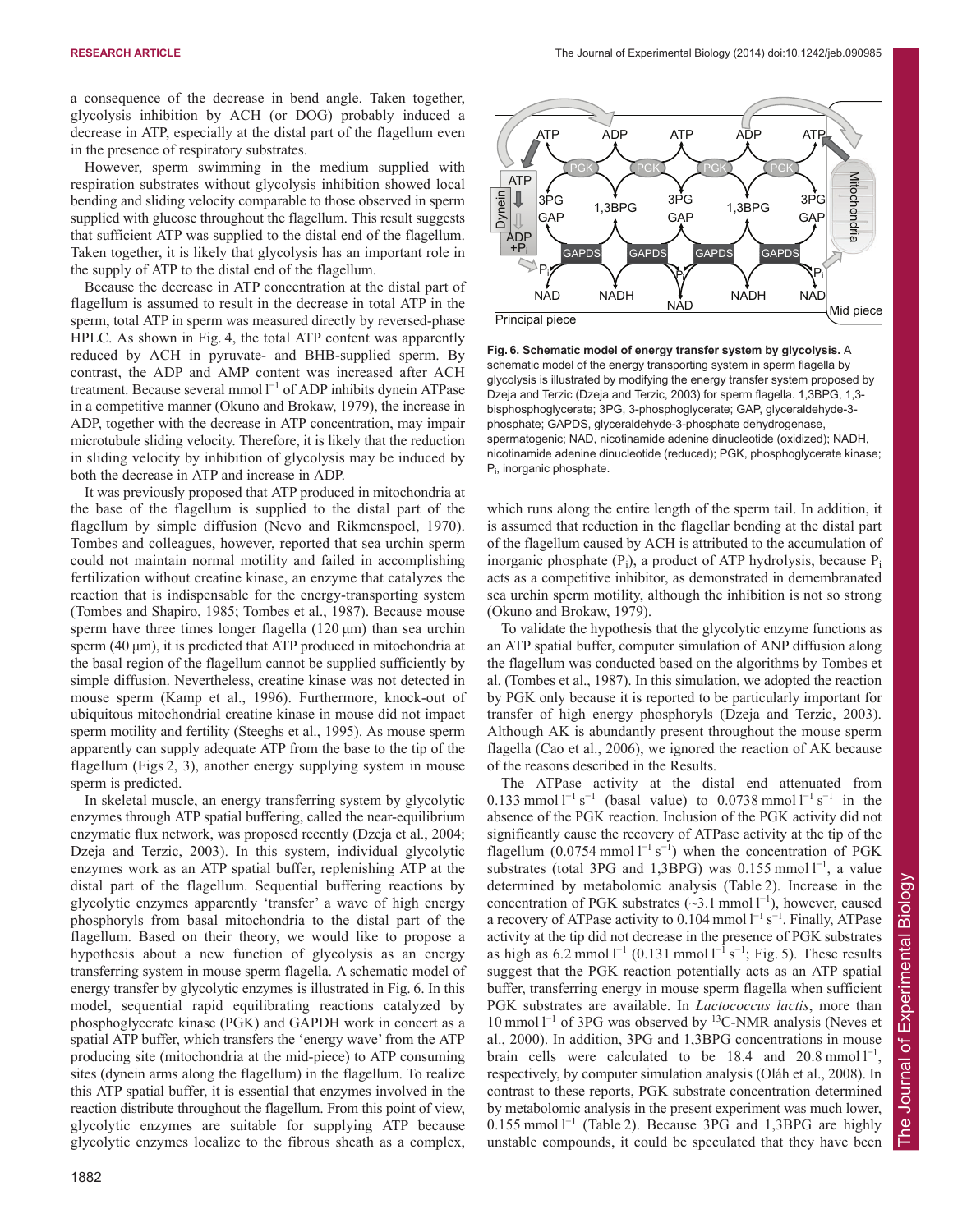degraded during sample preparation in the present experiment, resulting in underestimation of the concentration of PGK substrates. The actual concentrations of PGK substrates could be enough for energy transfer in mouse sperm.

The ratio of total intracellular ATP to total ADP in glycolysisnon-inhibited sperm determined by HPLC measurements in the present experiments represented 5:2–6:2 (Fig. 4). This ratio, 5:2, is obtained by simulation when the PGK concentration is  $1.55$  mmol  $l^{-1}$ . Therefore, the experimental data seem to support that the actual value of intracellular PGK substrate is approximately  $1.55$  mmol  $l^{-1}$ .

In contrast, fitting of the results of the computer simulation to the results of flagellar movement analysis suggested a different concentration of PGK substrates. The ATPase activity at the tip of the flagellum calculated from the PGK activity in the presence of 6.2 mmol  $1^{-1}$  PGK substrates was 0.131 mmol  $1^{-1}$  s<sup>-1</sup>. By contrast, the ATPase activity at the tip of the flagellum without PGK activity was 0.0738 mmol  $l^{-1}$  s<sup>-1</sup>; the ratio between the two ATPase values was 0.56. This ratio was similar to the ratio of local bending of glycolysis-inhibited sperm to that of control sperm at the tip of the flagellum, which was approximately 0.5 (see Figs 2, 3). Changes in local bending along the flagellum in the presence of ACH obtained in the present experiments (Fig. 2C,D) and the simulated ATPase activity (Fig. 5C) are superimposed in Fig. 7. The relatively good coincidence between the two suggests that the energy transporting system by means of glycolysis could be employed in the flagellum. These results suggest that the realistic intracellular concentration of PGK substrates is approximately 6.2 mmol  $l^{-1}$ . Taken together, the concentration of PGK substrates was assumed to be  $1.5-6.2$  mmol  $1^{-1}$ . Under the present experimental conditions, such concentrations of PGK substrates might be realized by high concentrations of respiratory substrates, which would stop glycolytic flux; alternatively, high concentrations of respiratory substrates would replenish PGK substrates by reverse reactions that are conventionally considered irreversible under physiological conditions. Although the results from the computer simulation analysis strongly suggest that PGK has the potential to function as an ATP spatial buffer, transferring energy in mouse sperm flagella, further studies to determine the accurate value of PGK substrates concentration are necessary.

In conclusion, it was suggested that the ATP content in the distal part of flagellum is reduced by glycolysis inhibition even in the presence of the substrates of respiration. Based on this result, we proposed a new energy transfer system based on spatial buffering of



**Fig. 7. Schematic model of the energy transporting system without glycolysis superimposed on the flagellar local bending inhibited by ACH.** Simulated ATPase activity along flagellar axis in the absence of energy transporting system by glycolysis (Fig. 6C) is superimposed on the relative change in flagellar local bending when glycolysis is inhibited by ACH. Results from BHB + ACH (Fig. 3C) and pyruvate + ACH (Fig. 3D) are averaged.

ATP by glycolytic enzymes in mouse sperm. Further investigations about this new function of glycolysis in mouse sperm are needed, and would shed light on energy homeostasis not only in mammalian sperm physiology, but also in diverse motile cilia and flagella.

### MATERIALS AND METHODS

## Sperm preparation

Sperm were obtained from the cauda epididymis of 8- to 15-week-old ICR male mice (*Mus musculus* Linnaeus 1758) in accordance with the guidance of the University of Tokyo. The cauda epididymis was excised and punched with needles. Epididymal sperm was gently squeezed out and diluted into 100 µl of sucrose solution (300 mmol  $l^{-1}$  sucrose, 10 mmol  $l^{-1}$ Hepes-NaOH, pH 7.4), in which sperm exhibited very low activity  $(\sim 1$  Hz beat frequency), referred to as the initiated sperm by Fujinoki et al. (Fujinoki et al., 2001). The sperm suspension was diluted with the test solution for the analysis of sperm motility. The test solution contained 150 mmol l<sup>-1</sup> NaCl, 5.5 mmol l<sup>-1</sup> KCl, 0.4 mmol l<sup>-1</sup> MgSO<sub>4</sub>, 1 mmol l<sup>-1</sup> CaCl<sub>2</sub>, 10 mmol  $l^{-1}$  NaHCO<sub>3</sub>, 10 mmol  $l^{-1}$  Hepes-NaOH (pH 7.4) and 10 mmol l <sup>−</sup><sup>1</sup> of metabolic substrates, such as glucose (Glc), pyruvate (Pyr) and BHB. One volume of sperm suspension was diluted into 20 volumes of each test solution and was incubated in a  $CO<sub>2</sub>$  incubator (37 $\degree$ C, 5%) CO2) for observation.

For the inhibition of glycolysis, either 10 mmol  $l^{-1}$  of ACH or 10 mmol  $l^{-1}$ of DOG was added to each test solution.

## Analysis of sperm motility

After the incubation in the test solution containing metabolic substrates and inhibitors, an aliquot of sperm suspension was placed onto a prewarmed glass slide at 37°C and covered with a coverslip for observation with a microscope.

For the analysis of microtubule sliding velocity, sperm with their head attach to the glass surface were observed using a phase-contrast microscope (Diaphoto, Nikon, Tokyo, Japan), captured by a CCD camera (CR-20, Video Device, Chiba, Japan) and recorded by a video recorder (HR-G11, Victor JVC, Kanagawa, Japan). To analyze the sliding velocity, the flagellar waveforms were carefully traced by hand from a video monitor onto a transparent plastic film. The beat frequency was calculated from the number of video fields required to complete one beat cycle determined using the traced waveform. The bend angle of a flagellum was determined by measuring the angle between the tangents at two adjacent points of inflection when flagellar bends reach the center of the flagellum (Fig. 8A). Bend angle was measured for both principal bends (Fig. 8A, a) and reverse bends (Fig. 8A, b), and data were expressed as a sum of both values. Microtubule sliding velocity was calculated as the product of beat frequency and bend angle.

For the measurement of shear angle, sperm with their head attached to the glass surface were recorded digitally using a phase-contrast microscope and a computer-driven high-speed camera (HAS-220CH, DITECT, Tokyo, Japan). The shear angle of sperm flagella was analyzed by Bohboh, a flagellar movement auto-analyzing software kindly provided by Dr Shoji Baba (emeritus professor at Ochanomizu University, Tokyo, Japan). Shear angle was defined as the angle between the reference line at the base of the flagellum, usually parallel to the head axis, and the tangent at a point along the flagellum (see Fig. 8B). In the present experiment, shear angle was determined every 10 μm on the flagellum from the base to the tip for three cycles of beating. Then, difference between the maximum and minimum values was defined as a local amount of microtubule sliding per one beat cycle (Fig. 8B).

A local bend angle, defined as the angle between the tangents at the two inflection points around each vertex of the waveform, was determined on the images captured digitally by the high-speed camera. The analysis was conducted manually as the determination of bend angle. The distance of the bending vertex from the base of the flagellum was determined digitally using Bohboh software (Bohboh soft; Tokyo, Japan).

#### Measurement of ATP content by reversed phase HPLC

Evaluation of ATP content in mouse sperm cells was performed by reversedphase HPLC (LC10VP series, Shimadzu, Kyoto, Japan) with slight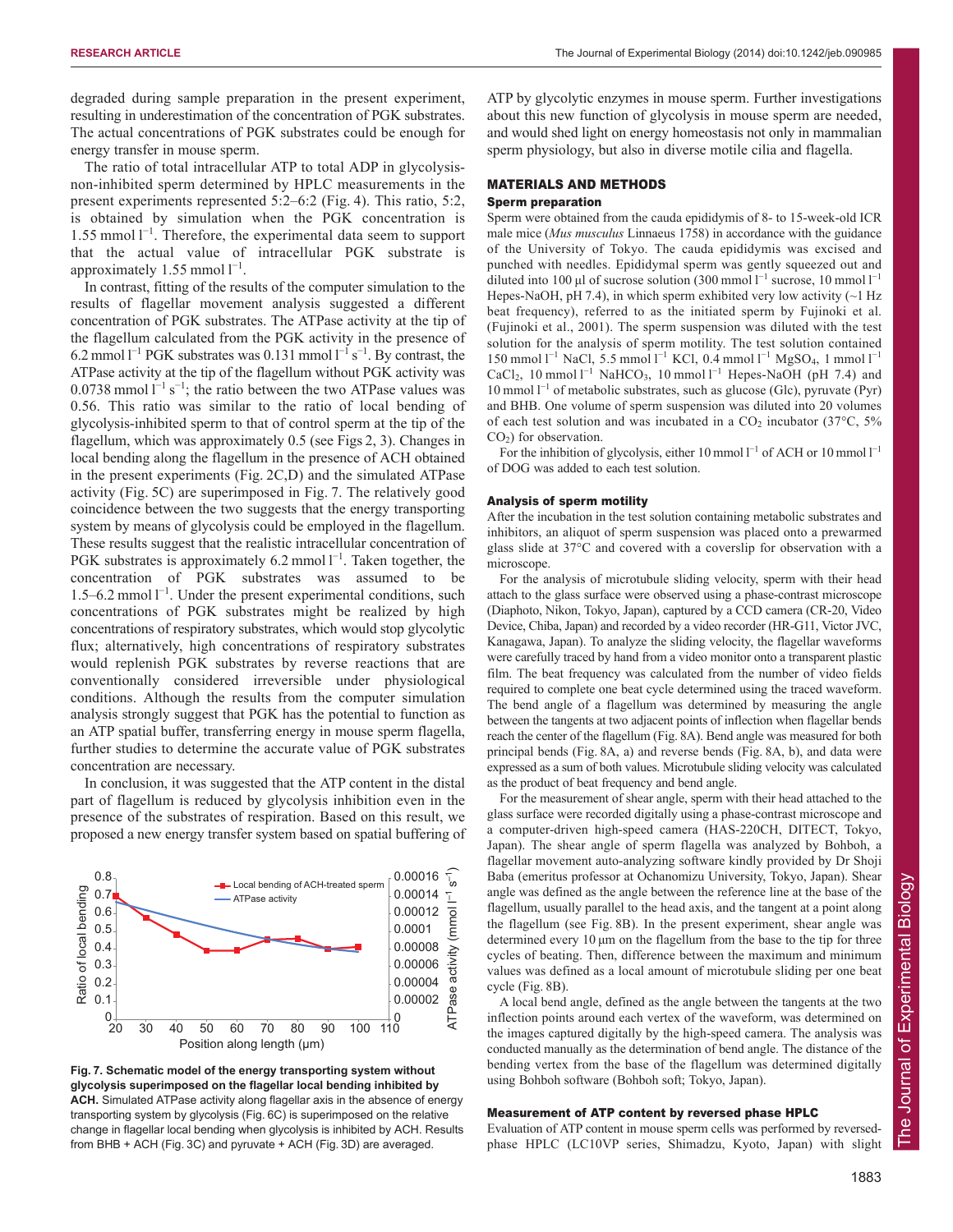## **A** Bend angle



**B** Shear angle



modifications (Mukai and Okuno, 2004; Samizo et al., 2001). Sperm suspended with each test solution in microtubes were incubated in a  $CO<sub>2</sub>$ incubator (5%  $CO<sub>2</sub>$ , 37°C) for 30 min. One-tenth volume of 3% ice chilled perchloric acid was added to each sperm suspension to remove proteins, and the microtubes were placed on ice for 10 min. After centrifugation (10,000 *g*, 10 min, 4°C), the supernatant was filtered with a membrane of 0.22 μm pore size. The filtered solution was neutralized with phosphate buffer, and 25 μl of the neutralized solution was applied to a reversed-phase HPLC column (Phenomenex Luna 5 μC18, 4.6×150 mm; Shimadzu GLC, Tokyo, Japan). The mobile phase contained 20 mmol  $l^{-1}$  potassium phosphate (pH 6.8), 5 mmol l<sup>-1</sup> tetrabutyl-ammonium hydroxide and 20% methanol. The number

## Metabolomic analysis

represented as nmol 10–6 sperm.

To determine the content of glycolytic intermediates, metabolome analysis was performed using the CE-TOFMS method. One milliliter of sperm suspension in sucrose solution was diluted into 10-fold volumes of each test solution containing 1 mmol  $l^{-1}$  glucose or 10 mmol  $l^{-1}$  pyruvate with or without 10 mmol l<sup>-1</sup> ACH, and incubated for 30 min at 37°C. After incubation, 75% Percoll was added to the bottom of the tube and centrifuged for 5 min at 900 *g*, 4°C. Sperm were observed in the layer between the test solution and Percoll. The supernatant test solution was then discarded and the resultant was washed with 5% (w/w) mannitol solution to remove electrolytes. After centrifugation  $(900 g, 4°C, 2.5 min)$ , supernatant was discarded and 1 ml of ice-cold methanol was added to fix sperm. Methanolfixed sperm samples were separated by capillary electrophoresis and the amount of each intermediates was quantified by mass spectrometry. CE-TOFMS analysis was performed by Human Metabolome Technologies Inc. (Yamagata, Japan).

of sperm cells was counted in each sample, and the content of ATP was

## Computer simulation analysis of diffusion of ATP and high energy phosphoryls

Calculation of high energy phosphoryls diffusion along the flagellum was performed based on the algorithms previously reported by Tombes et al. **Fig. 8. Methods for the analysis of flagellar movement.** (A) Analysis of bend angle. The bend angle of a flagellum was determined as follows. The angle between the tangents at two adjacent inflection points when flagellar bends reach the center of the flagellum (white circle) was measured. The angle was measured for both principal bends (a) and reverse bends (b), and bend angle is defined as the sum of both values. The bend angle was measured three times individually, and the bend angle of each spermatozoon was determined as their mean. (B) Analysis of shear angle. Shear angle at point c in the left picture was defined as the angle between the reference line at the base of the flagellum, usually parallel to the head axis, and the tangent at a point c. In the present experiment, shear angle was determined every 10 μm on the flagellum from the base to the tip for three cycles of beating (plotted in the right graph). Then, the difference between the maximum and minimum values (arrows in right graph) was defined as the local amount of microtubule sliding.

(Tombes et al., 1987). In the model, each molecular species diffusing along the flagellum is governed by a diffusion equation:

$$
\frac{\partial C_{s,t}}{\partial t} = D \cdot \frac{\partial^2 C_{s,t}}{\partial s^2} + Q_{(s,t)} \,, \tag{1}
$$

where  $C_{s,t}$  represents the concentration of the diffusing species at position  $s$ and time  $t$ ,  $D$  is the relevant diffusion coefficient, and  $Q$  is the rate of production of the species by chemical reactions. *Q* consisted of three reactions, specified by  $Q_1$ ,  $Q_2$  and  $Q_3$ , which are described below.

 $Q<sub>1</sub>$  is the dynein ATPase rate. Because the use of ATP by flagella is tightly coupled to motility, the relationship between the ATPase rate and the ATP concentration is assumed to be similar to the relationship between flagellar beat frequency and ATP concentration:

$$
Q_1 = Q_{1F} / \left( 1 + K_1 \left( 1 + \frac{[ADP]}{K_1} / [ATP] \right) \right), \tag{2}
$$

where  $K_1$  is the ATP concentration for half-maximal beat frequency, and  $K_i$ is the constant for competitive inhibition of ATPase rate (beat frequency) by ADP. The maximum rate,  $Q_{1F}$ , with a value of 0.134 mmol  $l^{-1} s^{-1}$ , is based on measurements of glucose consumption by mouse sperm with the assumption that glucose is metabolized only by glycolysis (Odet et al., 2011). The  $K_1$  value of 0.14 mmol  $1^{-1}$ , obtained from the measurements on demembranated ram sperm, was kindly provided by Dr Sumio Ishijima (Tokyo Institute of Technology). A value of 0.28 mmol  $l^{-1}$  was used for  $K_i$ , based on the measurements indicating that the value of  $K_i$  for demembranated sea urchin sperm flagella was twice the value of *K*<sup>1</sup> (Okuno and Brokaw, 1979). The reverse reaction for the ATPase is neglected.

 $Q<sub>2</sub>$  is the rate for the glycolytic reactions. Because the enzyme that catalyzes the first step of the ATP producing reaction (PGK) is reported to be particularly important for transferring high energy phosphoryls (Dzeja et al., 2004), only the reaction by PGK is included. This may be a good assumption, as glycolytic enzymes exist in a complex manner in spermatozoa (Westhoff and Kamp, 1997). The reaction by PGK is as follows:

$$
ATP + 3PG \rightarrow ADP + 1,3BPG, \qquad (3)
$$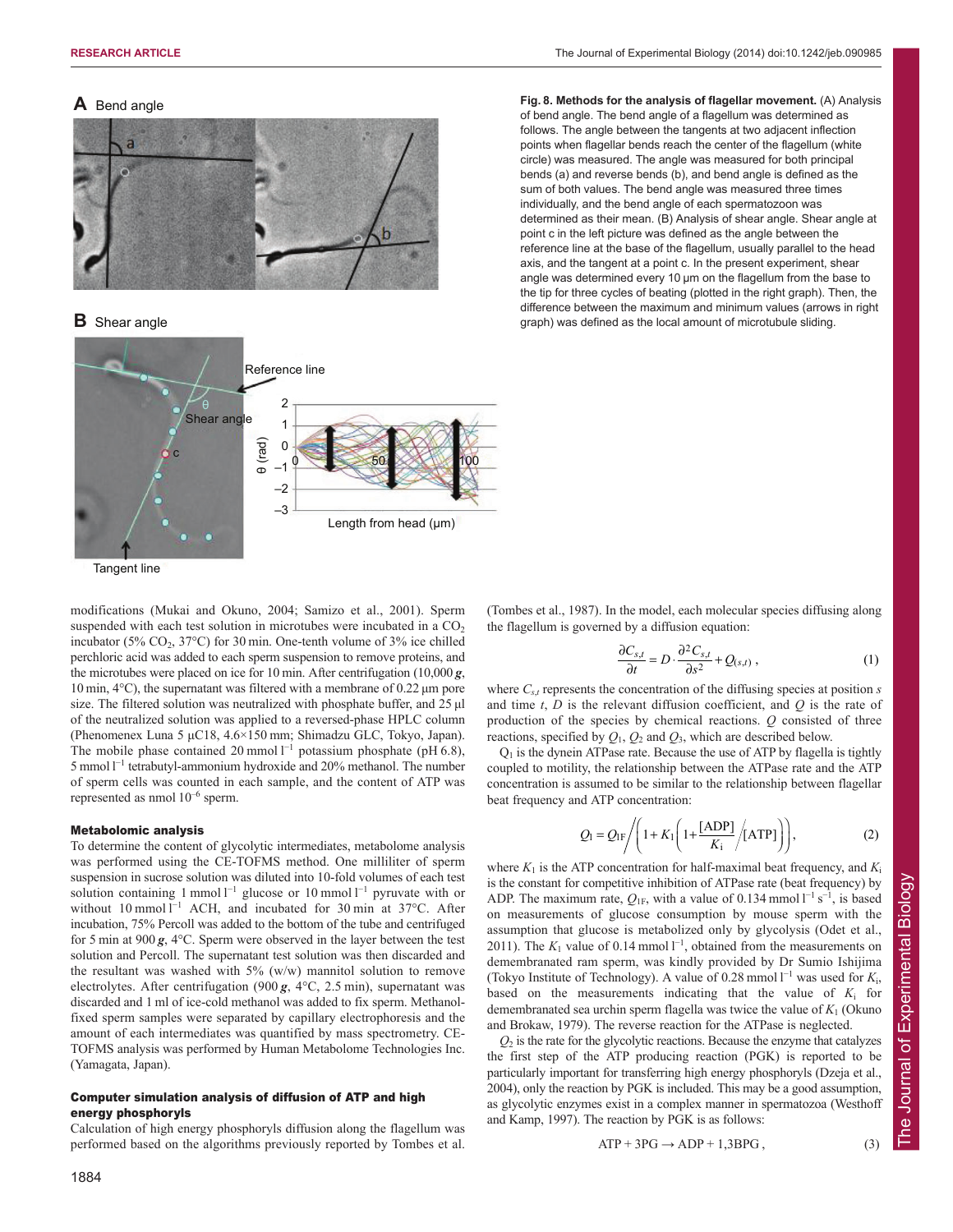where 3PG represents 3-phosphoglycerate and 1,3BPG represents 1,3 bisphosphoglycerate. For this reaction, both forward and reverse rates are considered:

$$
Q_{2} = \frac{\left(Q_{2F} \frac{[3PG][ATP]}{K_{mP}K_{mT}} - Q_{2R} \frac{[1,3BPG][ADP]}{K_{mB}K_{mD}}\right)}{1 + \frac{[3PG][ATP]}{K_{mP}K_{mT}} + \frac{[1,3BPG][ADP]}{K_{mD}K_{mD}} + \frac{[ATP]}{K_{mT}} + \frac{[3PG]}{K_{mP}} + \frac{[1,3BPG]}{K_{mB}} + \frac{[ADP]}{K_{mD}}\right)}.
$$
 (4)

Values used for the parameters in this equation are given in Table 2.  $Q_3$  is the rate for the adenylate kinase (Noda, 1973):

$$
ATP + AMP \rightarrow 2ADP. \tag{5}
$$

For this reaction also, both forward and reverse rates are considered:

$$
Q_3 = \frac{\left(Q_{3F} \frac{[ATP][AMP]}{K_N K_M} - Q_{3R} \frac{[ADP][AMP]}{K_A K_A}\right)}{\left(1 + \frac{[ATP][AMP]}{K_N K_M} + \frac{[ADP][ADP]}{K_A K_A} + \frac{[ATP]}{K_N} + \frac{[AMP]}{K_M} + \frac{2[ADP]}{K_A}\right)}.
$$
 (6)

The parameters used to calculate this equation ( $Q_{3F}$ ,  $Q_{3R}$ ,  $K_N$ ,  $K_M$  and  $K_A$ ), which are originated from rabbit muscle fiber, are given in Table 2.

For each species, *Q* is the sum of the relevant rates as follows: for ATP,  $Q=-Q_1-Q_2-Q_3$ ; for ADP,  $Q=Q_1+Q_2+2Q_3$ ; for AMP,  $Q=-Q_3$ ; for 3PG, *Q*=–*Q*2; and for 1,3BPG, *Q*=*Q*2.

If the diffusion coefficients for ATP, ADP and AMP and those for 3PG and 1,3BPG are assumed to be almost equivalent, there will be no gradient of total adenine nucleotide or total 3PG concentration along the flagellum. Thus, AMP can be obtained from (total adenine nucleotide – ATP – ADP) and  $3PG$  can be obtained from  $(3PG + 1,3BPG) - 1,3BPG$ .

To solve the system of partial differential equations, three equations were integrated forward with time until a steady equilibrium solution was obtained. Concentrations at the basal end of the flagellum were held constant, and no fluxes were allowed past the distal end of the flagellum. Then, for each species, Eqn 1 was converted to:

$$
C_{s,t+\Delta t} = C_{s,t} + D \left[ \left( C_{s-\Delta s,t} - 2C_{s,t} + C_{s+\Delta s,t} \right) / \Delta s^2 \right] \Delta t + Q_{s,t} \cdot \Delta t \,. \tag{7}
$$

The length interval,  $\Delta s$ , was 1  $\mu$ m in all the results shown, and the time interval,  $\Delta t$ , was normally 0.5 ms. The simulation program was written in and performed using the computer software Mathematica (Wolfram Research, Champaign, IL, USA).

#### Statistical analysis

Values for sliding velocity, shear angle and ATP content were expressed as means ± s.e.m. Statistical tests were performed using Student's *t*-test to test for differences in the content of adenine nucleotides. In the other experiments, data were analyzed by ANOVA and *post hoc* Tukey–Kramer tests.

#### **Reagents**

ACH was purchased from Sigma-Aldrich (St Louis, MO, USA), BHB was from MP Biomedicals (Santa Ana, CA, USA), Percoll was from GE Healthcare (Chalfont St Giles, UK), and the other chemicals were purchased from Wako Pure Chemicals Co. Ltd (Osaka, Japan).

#### **Acknowledgements**

We are grateful to Dr Shoji A. Baba of Ochanomizu University for providing the flagellar movement auto-analyzing software Bohboh. We thank Dr Sumio Ishijima of the Tokyo Institute of Technology for providing us the  $K_1$  value of demembranated ram sperm.

#### **Competing interests**

The authors declare no competing financial interests.

#### **Author contributions**

G.L.T. contributed to the design and execution of all the experiments. D.M. contributed to the execution of the computer simulation experiment. C.M. contributed to the design of the biochemical experiments. M.O. contributed to the conception and general design of all the experiments. This work was developed from previous work (Mukai and Okuno, 2004).

#### **Funding**

Part of this research was supported by a Sasakawa Scientific Research Grant [22- 454 to G.L.T.], and by Japan Society for the Promotion of Science Grants-in-Aid for Scientific Research [Wakate B to C.M. and 17049012 to M.O.].

#### **References**

- **Austin, C. R.** (1985). Sperm maturation in the male and female genital tracts. In *Biology of Fertilization: Biology of the Sperm*, Vol. 2 (ed. C. B. Metz and A. Monroy), pp. 121-155. New York, NY: Academic Press.
- **Brown-Woodman, P. D. C., Mohri, H., Mohri, T., Suter, D. and White, I. G.** (1978). Mode of action of α-chlorohdrin as a male anti-fertility agent. Inhibition of the metabolism of ram spermatozoa by alpha-chlorohydrin and location of block in glycolysis. *Biochem. J.* **170**, 23-37.
- **Cao, W., Haig-Ladewig, L., Gerton, G. L. and Moss, S. B.** (2006). Adenylate kinases 1 and 2 are part of the accessory structures in the mouse sperm flagellum. *Biol. Reprod.* **75**, 492-500.
- **Danshina, P. V., Geyer, C. B., Dai, Q., Goulding, E. H., Willis, W. D., Kitto, G. B., McCarrey, J. R., Eddy, E. M. and O'Brien, D. A.** (2010). Phosphoglycerate kinase 2 (PGK2) is essential for sperm function and male fertility in mice. *Biol. Reprod.* **82**, 136-145.
- **Dzeja, P. P. and Terzic, A.** (2003). Phosphotransfer networks and cellular energetics. *J. Exp. Biol.* **206**, 2039-2047.
- **Dzeja, P. P., Terzic, A. and Wieringa, B.** (2004). Phosphotransfer dynamics in skeletal muscle from creatine kinase gene-deleted mice. *Mol. Cell. Biochem.* **256-257**, 13-27.
- **Ford, W. C. L.** (2006). Glycolysis and sperm motility: does a spoonful of sugar help the flagellum go round? *Hum. Reprod. Update* **12**, 269-274.
- **Ford, W. C. L. and Harrison, A.** (1985). The presence of glucose increases the lethal effect of alpha-chlorohydrin on ram and boar spermatozoa *in vitro*. *J. Reprod. Fertil.* **73**, 197-206.
- **Ford, W. C. L. and Harrison, A.** (1986). The concerted effect of alpha-chlorohydrin and glucose on the ATP concentration in spermatozoa is associated with the accumulation of glycolytic intermediates. *J. Reprod. Fertil.* **77**, 537-545.
- **Fujinoki, M., Ohtake, H. and Okuno, M.** (2001). Serine phosphorylation of flagellar proteins associated with the motility activation of hamster spermatozoa. *Biomed. Res.* **22**, 45-58.
- **Hiipakka, R. A. and Hammerstedt, R. H.** (1978). 2-Deoxyglucose transport and phosphorylation by bovine sperm. *Biol. Reprod.* **19**, 368-379.
- **Hyne, R. V. and Edwards, K. P.** (1985). Influence of 2-deoxy-D-glucose and energy substrates on guinea-pig sperm capacitation and acrosome reaction. *J. Reprod. Fertil.* **73**, 59-69.
- **Kamp, G., Büsselmann, G. and Lauterwein, J.** (1996). Spermatozoa: models for studying regulatory aspects of energy metabolism. *Experientia* **52**, 487-494.
- **Krietsch, W. K. and Bücher, T.** (1970). 3-phosphoglycerate kinase from rabbit sceletal muscle and yeast. *Eur. J. Biochem.* **17**, 568-580.
- **Krisfalusi, M., Miki, K., Magyar, P. L. and O'Brien, D. A.** (2006). Multiple glycolytic enzymes are tightly bound to the fibrous sheath of mouse spermatozoa. *Biol. Reprod.* **75**, 270-278.
- **Miki, K., Qu, W., Goulding, E. H., Willis, W. D., Bunch, D. O., Strader, L. F., Perreault, S. D., Eddy, E. M. and O'Brien, D. A.** (2004). Glyceraldehyde 3 phosphate dehydrogenase-S, a sperm-specific glycolytic enzyme, is required for sperm motility and male fertility. *Proc. Natl. Acad. Sci. USA* **101**, 16501-16506.
- **Mohri, H., Suter, D. A. I., Brown-Woodman, P. D. C., White, I. G. and Ridley, D. D.** (1975). Identification of the biochemical lesion produced by α-chlorohydrin in spermatozoa. *Nature* **255**, 75-77.
- **Mukai, C. and Okuno, M.** (2004). Glycolysis plays a major role for adenosine triphosphate supplementation in mouse sperm flagellar movement. *Biol. Reprod.* **71**, 540-547.
- **Neves, A. R., Ramos, A., Shearman, C., Gasson, M. J., Almeida, J. S. and Santos, H.** (2000). Metabolic characterization of *Lactococcus lactis* deficient in lactate dehydrogenase using *in vivo* 13C-NMR. *Eur. J. Biochem.* **267**, 3859-3868.
- **Nevo, A. C. and Rikmenspoel, R.** (1970). Diffusion of ATP in sperm flagella. *J. Theor. Biol.* **26**, 11-18.
- **Noda, L.** (1973). Adenylate kinase. In *The Enzymes,* Vol. VIII (ed. P. D. Boyer), pp. 279-305. New York, NY: Academic Press.
- **Odet, F., Duan, C., Willis, W. D., Goulding, E. H., Kung, A., Eddy, E. M. and Goldberg, E.** (2008). Expression of the gene for mouse lactate dehydrogenase C (Ldhc) is required for male fertility. *Biol. Reprod.* **79**, 26-34.
- **Odet, F., Gabel, S. A., Williams, J., London, R. E., Goldberg, E. and Eddy, E. M.** (2011). Lactate dehydrogenase C and energy metabolism in mouse sperm. *Biol. Reprod.* **85**, 556-564.
- **Okuno, M. and Brokaw, C. J.** (1979). Inhibition of movement of tritiondemembranated sea-urchin sperm flagella by Mg<sup>2+</sup>, ATP<sup>4-</sup>, ADP and P<sub>1</sub>. *J. Cell Sci.* **38**, 105-123.
- **Okuno, M. and Hiramoto, Y.** (1976). Mechanical stimulation of starfish sperm flagella. *J. Exp. Biol.* **65**, 401-413.
- **Oláh, J., Klivényi, P., Gardián, G., Vécsei, L., Orosz, F., Kovacs, G. G., Westerhoff, H. V. and Ovádi, J.** (2008). Increased glucose metabolism and ATP level in brain tissue of Huntington's disease transgenic mice. *FEBS J.* **275**, 4740-4755.
- **Pegoraro, B. and Lee, C. Y.** (1978). Purification and characterization of two isozymes of 3-phosphoglycerate kinase from the mouse. *Biochim. Biophys. Acta* **522**, 423-433.
- **Samizo, K., Ishikawa, R., Nakamura, A. and Kohama, K.** (2001). A highly sensitive method for measurement of myosin ATPase activity by reversed-phase highperformance liquid chromatography. *Anal. Biochem.* **293**, 212-215.